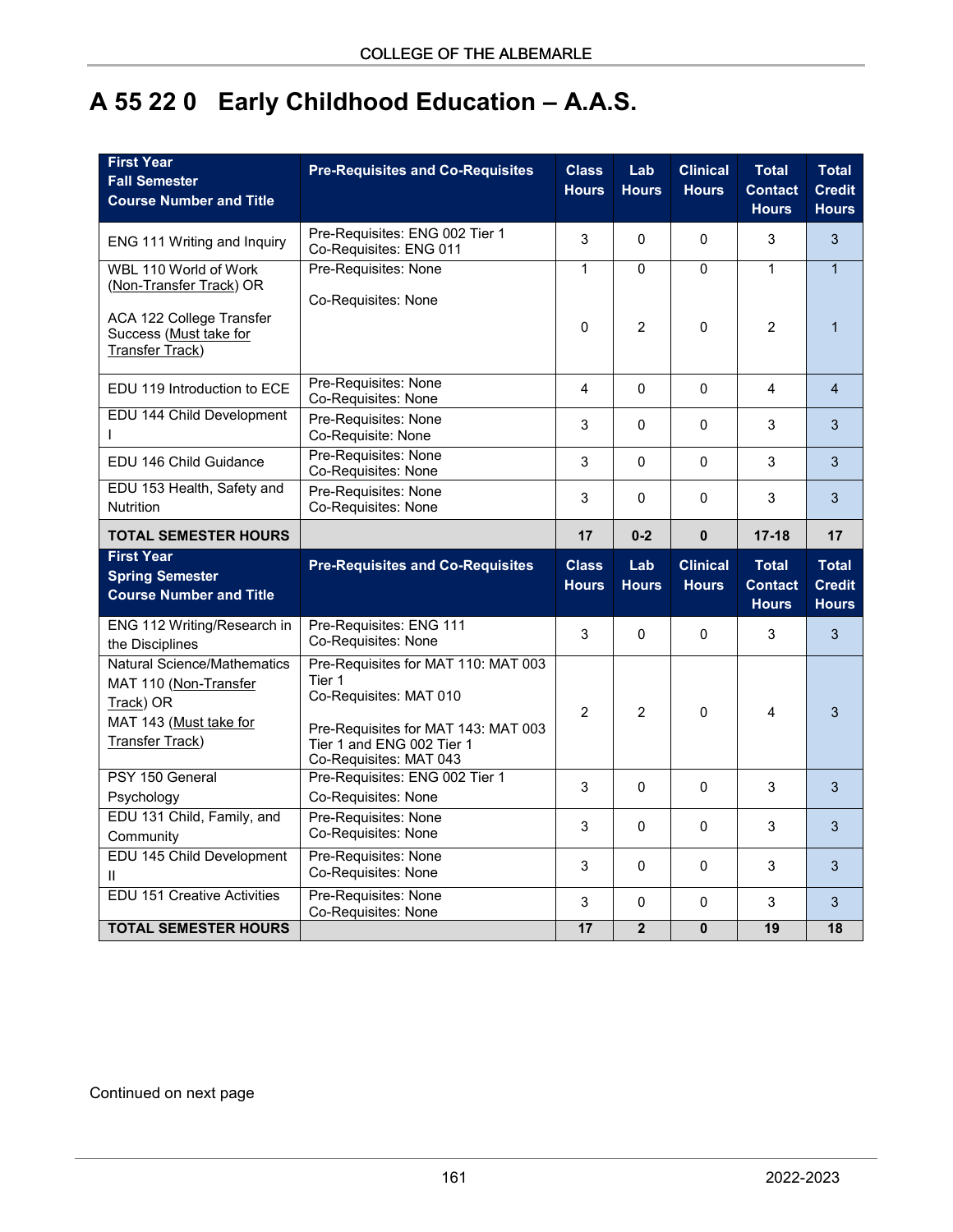|  |  | <b>COLLEGE OF THE ALBEMARLE</b> |
|--|--|---------------------------------|
|--|--|---------------------------------|

| <b>Second Year</b><br><b>Fall Semester</b><br><b>Course Number and Title</b>                                                                    | <b>Pre-Requisites and Co-Requisites</b>                                                     | <b>Class</b><br><b>Hours</b> | Lab<br><b>Hours</b> | <b>Clinical</b><br><b>Hours</b> | <b>Total</b><br><b>Contact</b><br><b>Hours</b> | <b>Total</b><br><b>Credit</b><br><b>Hours</b> |
|-------------------------------------------------------------------------------------------------------------------------------------------------|---------------------------------------------------------------------------------------------|------------------------------|---------------------|---------------------------------|------------------------------------------------|-----------------------------------------------|
| Social/Behavioral Science<br>Option<br>(See list)                                                                                               | Pre-Requisites:<br>Co-Requisites: None                                                      | 3                            | $\Omega$            | $\Omega$                        | 3                                              | 3                                             |
| Humanities Option (See list)                                                                                                                    | Pre-Requisites:<br>Co-Requisites: None                                                      | 3                            | $\mathbf{0}$        | $\mathbf{0}$                    | 3                                              | 3                                             |
| COM 110 Intro to<br>Communications (Non-<br>Transfer Track) OR                                                                                  | Pre-Requisites for COM 110 : None<br>Co-Requisites: None<br>Pre-Requisites for COM 231: ENG | 3                            | $\Omega$            | $\Omega$                        | 3                                              | 3                                             |
| COM 231 Public Speaking<br>(Must take for Transfer<br>Track)                                                                                    | 111<br>Co-Requisites: None                                                                  |                              |                     |                                 |                                                |                                               |
| CIS 111 Basic PC Literacy<br>(Non-Transfer Track) OR                                                                                            | Pre-Requisites for CIS 111 :None<br>Co-requisites: None                                     |                              |                     |                                 |                                                |                                               |
| CIS 110 Intro to Computers<br>(Must take for Transfer<br>Track)                                                                                 | Pre-Requisites for CIS 110: ENG 002<br>Tier 1 and MAT 003 Tier 1<br>Co-Requisites: None     | $1 - 2$                      | $\mathcal{P}$       | $\Omega$                        | $3-4$                                          | $2 - 3$                                       |
| EDU 221 Children w/<br>Exceptionalities                                                                                                         | Pre-Requisites: EDU 144 and EDU<br>145<br>Co-Requisites: None                               | 3                            | $\Omega$            | $\Omega$                        | 3                                              | 3                                             |
| Early Childhood Elective:<br>See ECE OPTIONS: Non-<br><b>Transfer Track Option 1 OR</b><br><b>Transfer Track Options 2 or</b><br>$\overline{3}$ | Pre-Requisites: Varies according to<br>course                                               | 3                            | $\Omega$            | $\mathbf{0}$                    | 3                                              | 3                                             |
| <b>TOTAL SEMESTER HOURS</b>                                                                                                                     |                                                                                             | $16-17$                      | $\overline{2}$      | $\mathbf{0}$                    | 18-19                                          | $17 - 18$                                     |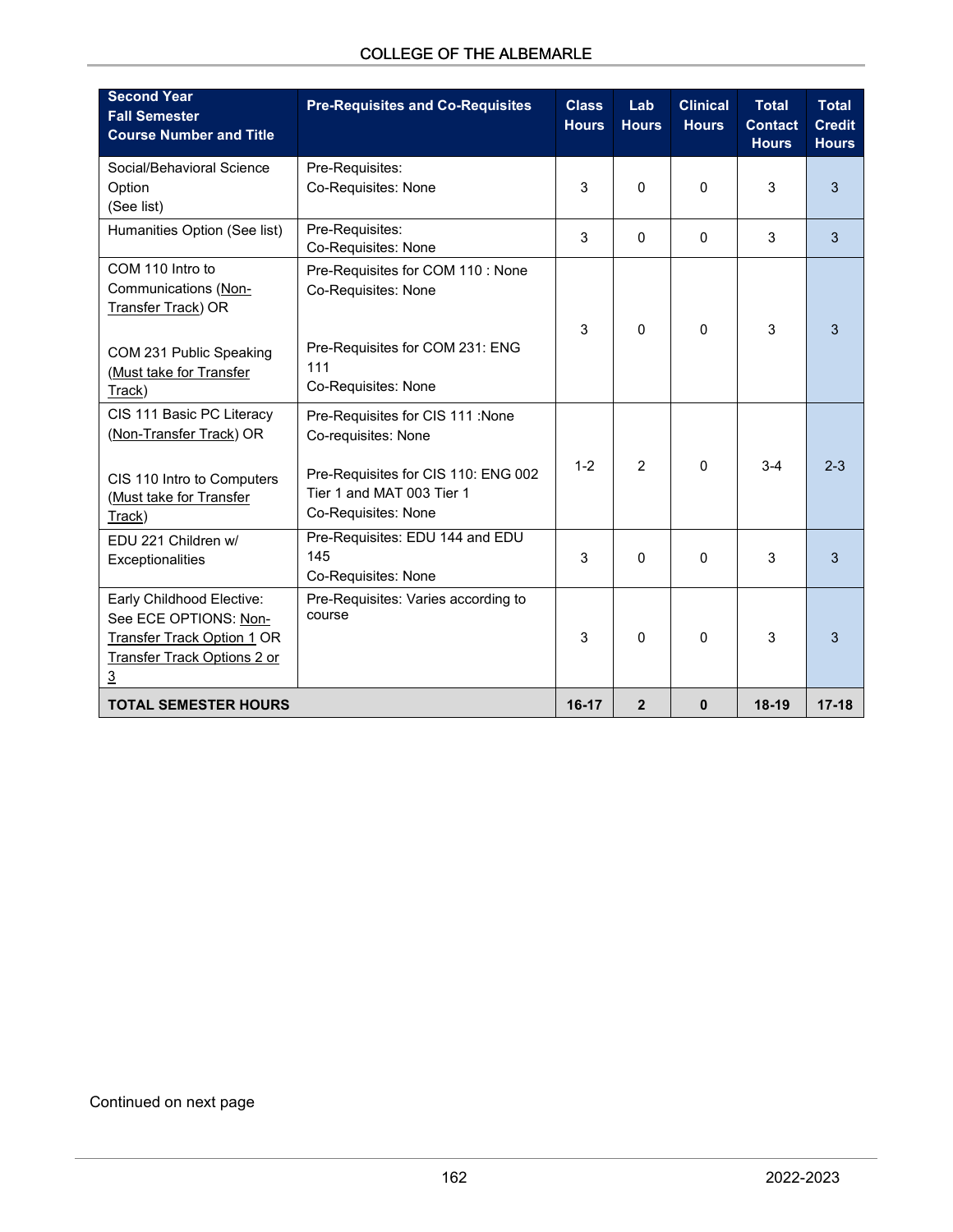| <b>Second Year</b><br><b>Spring Semester</b><br><b>Course Number and Title</b>                                                                               | <b>Pre-Requisites and Co-Requisites</b>                                                   | <b>Class</b><br><b>Hours</b> | Lab<br><b>Hours</b> | <b>Clinical</b><br><b>Hours</b> | <b>Total</b><br><b>Contact</b><br><b>Hours</b> | <b>Total</b><br><b>Credit</b><br><b>Hours</b> |
|--------------------------------------------------------------------------------------------------------------------------------------------------------------|-------------------------------------------------------------------------------------------|------------------------------|---------------------|---------------------------------|------------------------------------------------|-----------------------------------------------|
| EDU 234 Infants, Toddlers<br>and Twos                                                                                                                        | Pre-Requisites: EDU 119<br>Co-Requisites: None                                            | 3                            | $\Omega$            | 0                               | 3                                              | 3                                             |
| EDU 280 Language and<br><b>Literacy Experiences</b>                                                                                                          | Pre-Requisites: None<br>Co-Requisites: None                                               | 3                            | $\mathbf{0}$        | 0                               | 3                                              | 3                                             |
| EDU 284 Early Childhood<br>Capstone Practicum                                                                                                                | Pre-Requisites: EDU 119, EDU 144,<br>EDU 145, EDU 146, and EDU 151<br>Co-Requisites: None | 1                            | 9                   | 0                               | 10                                             | $\overline{4}$                                |
| Early Childhood Elective:<br>See ECE OPTIONS: Non-<br>Transfer Track Option 1 OR<br><b>Transfer Track Options 2 or</b><br>3                                  | Pre-Requisites: Varies according to<br>course                                             | 3                            | $\mathbf{0}$        | 0                               | 3                                              | 3                                             |
| Biological Science (see list)<br>(Must take for Transfer<br>Track)                                                                                           |                                                                                           | 3                            | 3                   | 0                               | 6                                              | 4                                             |
| Natural Science (see list)<br>(Must take for Transfer<br>Track)                                                                                              |                                                                                           | 3                            | $2 - 3$             | 0                               | $5-6$                                          | 4                                             |
| <b>TOTAL SEMESTER</b><br><b>HOURS - Non-Transfer</b><br><b>Track</b>                                                                                         |                                                                                           | 10                           | 9                   | $\mathbf{0}$                    | 19                                             | 13                                            |
| <b>TOTAL SEMESTER</b><br><b>HOURS - Transfer Track</b>                                                                                                       |                                                                                           | 16                           | $14 - 15$           | $\bf{0}$                        | $30 - 31$                                      | 21                                            |
| <b>TOTAL SEMESTER HOURS REQUIRED FOR ASSOCIATE DEGREE - Non-Transfer Track</b><br><b>TOTAL SEMESTER HOURS REQUIRED FOR ASSOCIATE DEGREE - Transfer Track</b> |                                                                                           |                              |                     |                                 | 65<br>74                                       |                                               |

**Humanities Options: (MUST take 3 credits for Non-Transfer Track and Transfer Track)**

ART 111 Art Appreciation ART 114 Art History Survey I ART 115 Art History Survey II MUS 110 Music Appreciation MUS 112 Introduction to Jazz PHI 240 Introduction to Ethics

**Social /Behavioral Sciences Options: (MUST take 3 credits for Non-Transfer Track and Transfer Track)**

ECO 251 Principles of Microeconomics ECO 252 Principles of Macroeconomics HIS 111 World Civilization I HIS 112 World Civilization II HIS 131 American History I HIS 132 American History II POL 120 American Government SOC 210 Introduction to Sociology

#### **Biological Science: (Must take 4 credits for Transfer Track)**

BIO 110 Principles of Biology OR BIO 111 General Biology I

#### **Natural Science: (MUST take 4 credits for Transfer Track)**

AST 111 and AST 111A Descriptive Astronomy and Lab OR CHM 151 General Chemistry I